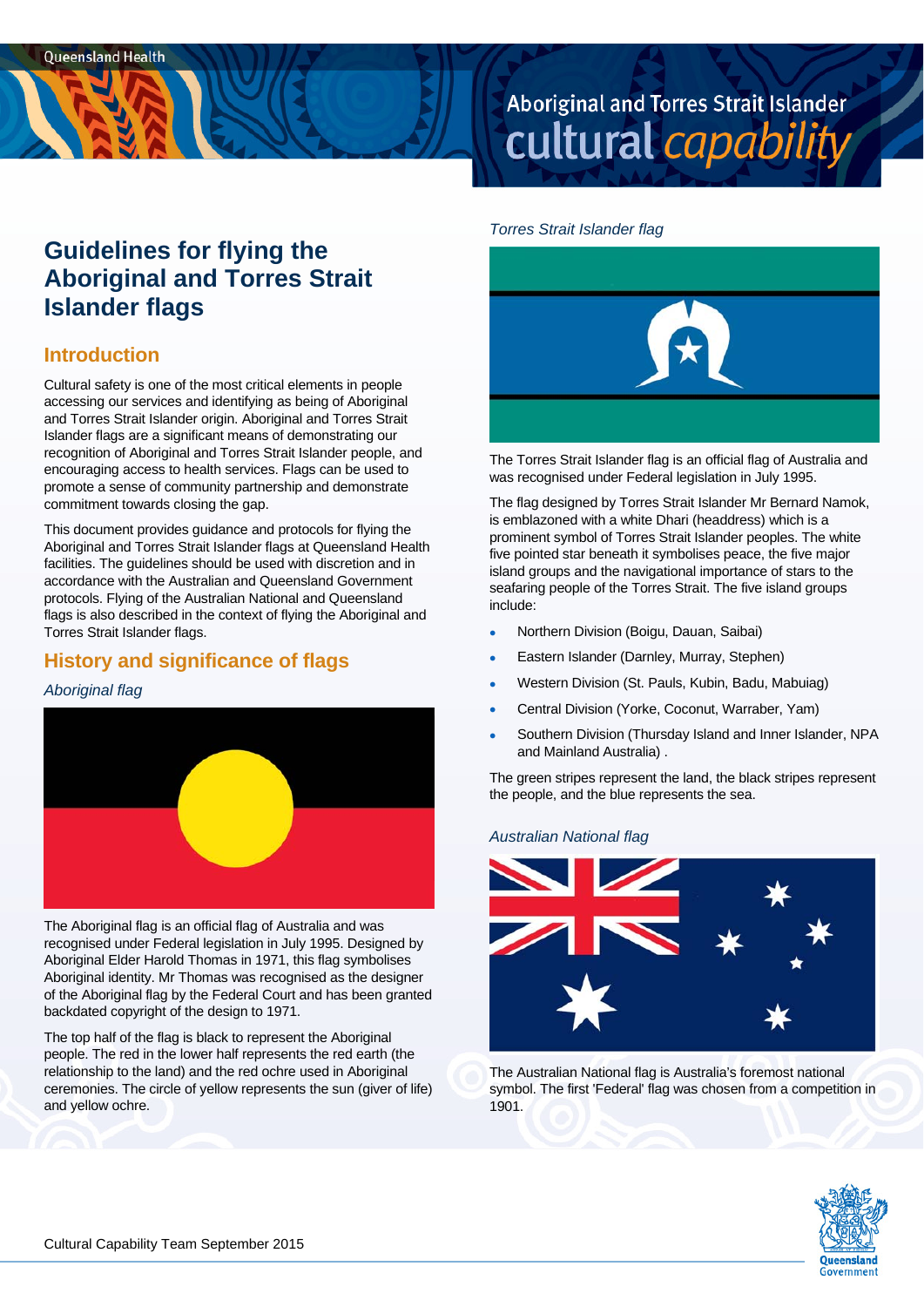# Aboriginal and Torres Strait Islander cultural capability

When the winning flag design was chosen, five people submitted almost identical designs. These people were declared joint winners and shared the prize money. Australia's first Prime Minister, Edmund Barton, announced the winning design in Melbourne on 3 September 1901.

The Australian flag has three elements on a blue background: the Union Jack, the Commonwealth Star and the Southern Cross. The Union Jack in the upper left corner (or canton) acknowledges the history of British settlement.

Below the Union Jack is a white Commonwealth or Federation star. It has seven points representing the unity of the six states and the territories of the Commonwealth of Australia. The star is also featured on the Arms. The Southern Cross is shown on the fly of the flag in white. This constellation of five stars can be seen only from the southern hemisphere and is a reminder of Australia's geography.

#### *Queensland State flag*



The Queensland State flag dates from the time when Queensland was a self-governing British colony with its own navy and was officially approved in 1876. The State flag comprises the State badge inserted in the Blue Ensign. The Royal Crown superimposed on a Maltese-style cross was approved as the Queensland badge in July 1876. The shape of the cross resembles the insignia of Australia's highest military award for valour - the Victoria Cross. The badge represents the Royal Crown on the Maltese Cross.

# **Flag flying protocols**

The following need to be considered when flying any flag in or outside a Queensland Health facility:

- Most importantly, flags should be flown and displayed in a dignified manner and should not be used as a curtain to unveil a monument or plaque, or used as table or seat cover or allowed to fall to or lie upon the ground.
- The Australian flag should be flown in the position of honour.
- The Australian flag must be hoisted first and lowered last. When flying the Australian flag with State flags and/or

Aboriginal and Torres Strait Islander flags, in a line of flagpoles, the order of the flags should follow the rules of precedence (see below).

- Flags should not be flown at night unless properly lit.
- More than one flag should not be flown from one halyard (flag pole).
- The flags should be of identical size (standard flag size is 6ft x 3ft).
- The flagpoles should be of identical height (a standard flagpole is around 6m) – exceptions apply.
- If there is only one flagpole available it is preferred that the Queensland flag remain.
- A tattered or dilapidated flag should not be flown and should be destroyed in private.
- Flags are flown at half-mast position as a sign of mourning. Half-masting should be undertaken by first taking the flag to the top of the mast and lowering to the half-mast position, which is when the top of the flag is approximately one-third of the distance down from the top of the mast. The flag should be raised to the top of the mast again before lowing if for the day.
- Further information can be obtained from the Australian Government and Queensland Government resources described below.

#### *Aboriginal and Torres Strait Islander flag protocols*

These protocols have been developed as advice for Queensland Health facilities when flying the Aboriginal and/or Torres Strait Islander flag/s:

- It is highly recommended that Queensland Health Service Districts undergo community consultation prior to the raising of the Aboriginal and/or Torres Strait Islander flags.
- It is critical that the flags are flown upright. The Aboriginal flag always has the black half upward to the sky and the red half downwards. The Torres Strait Islander flag is upright when the Dhari appears like downward horse shoe.
- The Aboriginal and Torres Strait Islander flags are of equal status and the selection of which of these flags to fly will depend on local circumstances and relevance.
- **During NAIDOC Week and Reconciliation Week each year,** the Aboriginal and/ or Torres Strait Islander flags take precedence over the Queensland State flag where only two flagpoles are available. They should not replace the Australian flag which will continue to be flown in the first flagpole in the position of precedence. Where there are three flagpoles, the Australian flag would be flown, followed by the Queensland, followed by the Aboriginal or Torres Strait Islander flags.

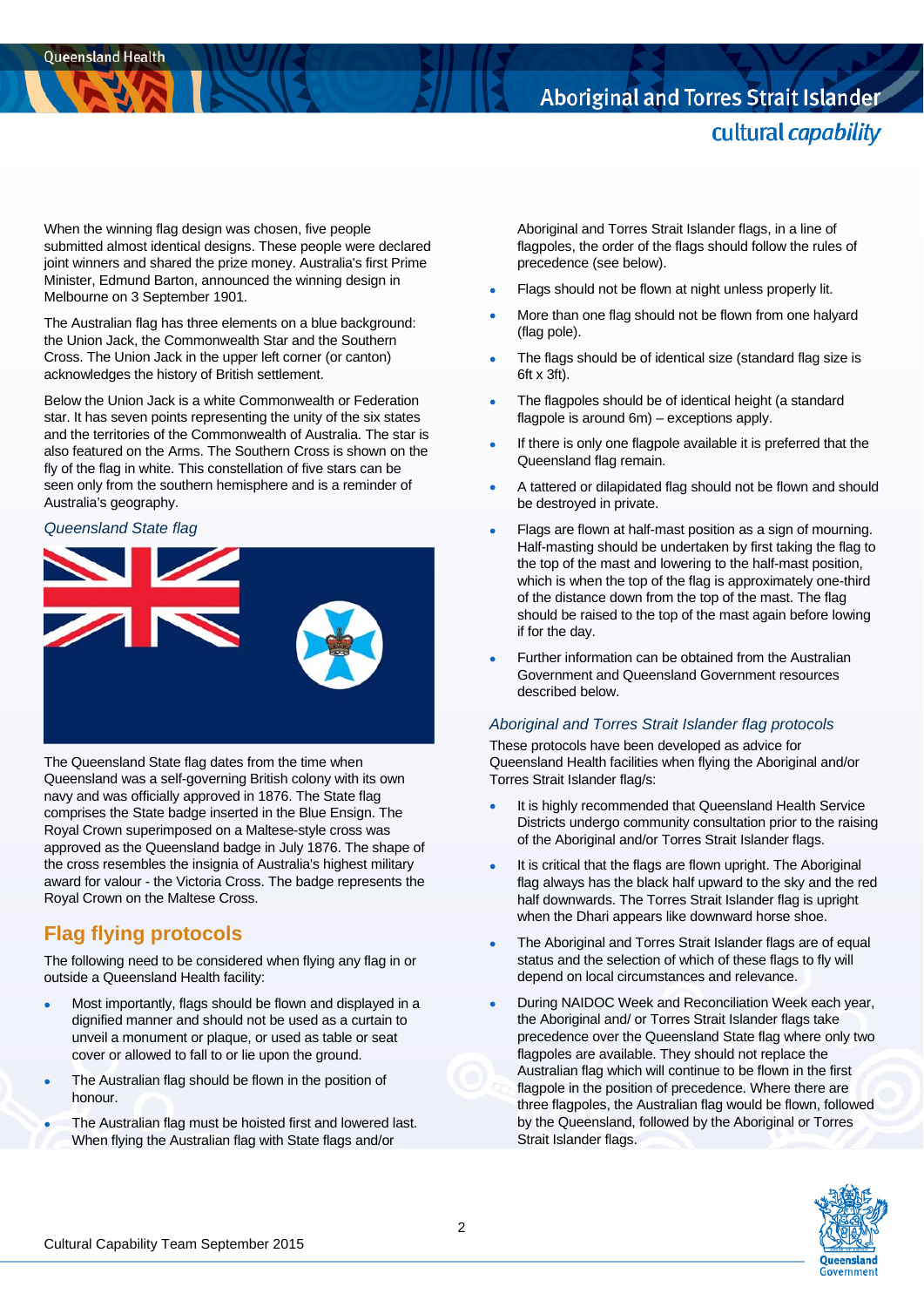# Aboriginal and Torres Strait Islander cultural capability

#### *Australian National flag protocols*

The Australian flag should always be flown on the far left of a person facing the building, in a position of honour. The Department of Prime Minister and Cabinet protocol booklet, "*Australian flags* – Part 2: The protocols for appropriate use and the flying of the flag." Part 2 excerpt can be accessed at: http://www.itsanhonour.gov.au/symbols/docs/australian\_flags\_e xcerpt.pdf

#### *Queensland Government flag protocols*

Queensland's Department of the Premier and Cabinet have specific protocols when flying flags on State Government buildings.

Flying the flag. The State of Queensland flag is available at: http://www.premiers.qld.gov.au/right-to-info/publishedinfo/assets/flying-the-flag-the-state-of-queensland-flag.pdf

If you require endorsement for flying flags contact the Department of the Premier and Cabinet for further information.

### **Precedence for flying flags on flagpoles outside Queensland Health facilities**

Precedence can be achieved by order (left to right) and/or by height. The following illustrations show the application for Queensland Health facilities, observing the protocols described by both the Australian and Queensland Governments.

#### *Precedence for flying flags (left to right)*

One flagpole: Queensland flag (Queensland Government policy)



Two flagpoles: Australian flag and Queensland flag



Two flagpoles: Preferred display during NAIDOC and Reconciliation Week



The Queensland flag is replaced by the Aboriginal or Torres Strait Islander flag during Reconciliation and NAIDOC Week. Three flagpoles: Australian, Queensland and Aboriginal or Torres Strait Islander flags

- The Aboriginal flag can be interchanged with the Torres Strait Islander flag dependent on locality and community preference. A hospital flag can also be included as an optional flag when there are three or more flagpoles.
- This option allows for the Aboriginal or Torres Strait Islander flag to be flown daily.



Four flagpoles: Australian, Queensland, Aboriginal and Torres Strait Islander flags

- The Aboriginal flag can be interchanged with the Torres Strait Islander flag dependent on locality and community preference.
- This option allows for the Aboriginal and Torres Strait Islander flags to be flown daily.
- A hospital flag can also be included as an optional flag when there are three or more flagpoles.



Five flags: Australian, Queensland, Aboriginal, Torres Strait Islander and hospital flags





In this arrangement, the Australian flag is still being flown in a position of honour and precedence; then follows from left to right: Queensland State Flag, Aboriginal and/or Torres Strait Islander flags and the hospital flag. This layout would allow for all flags to be flown daily.